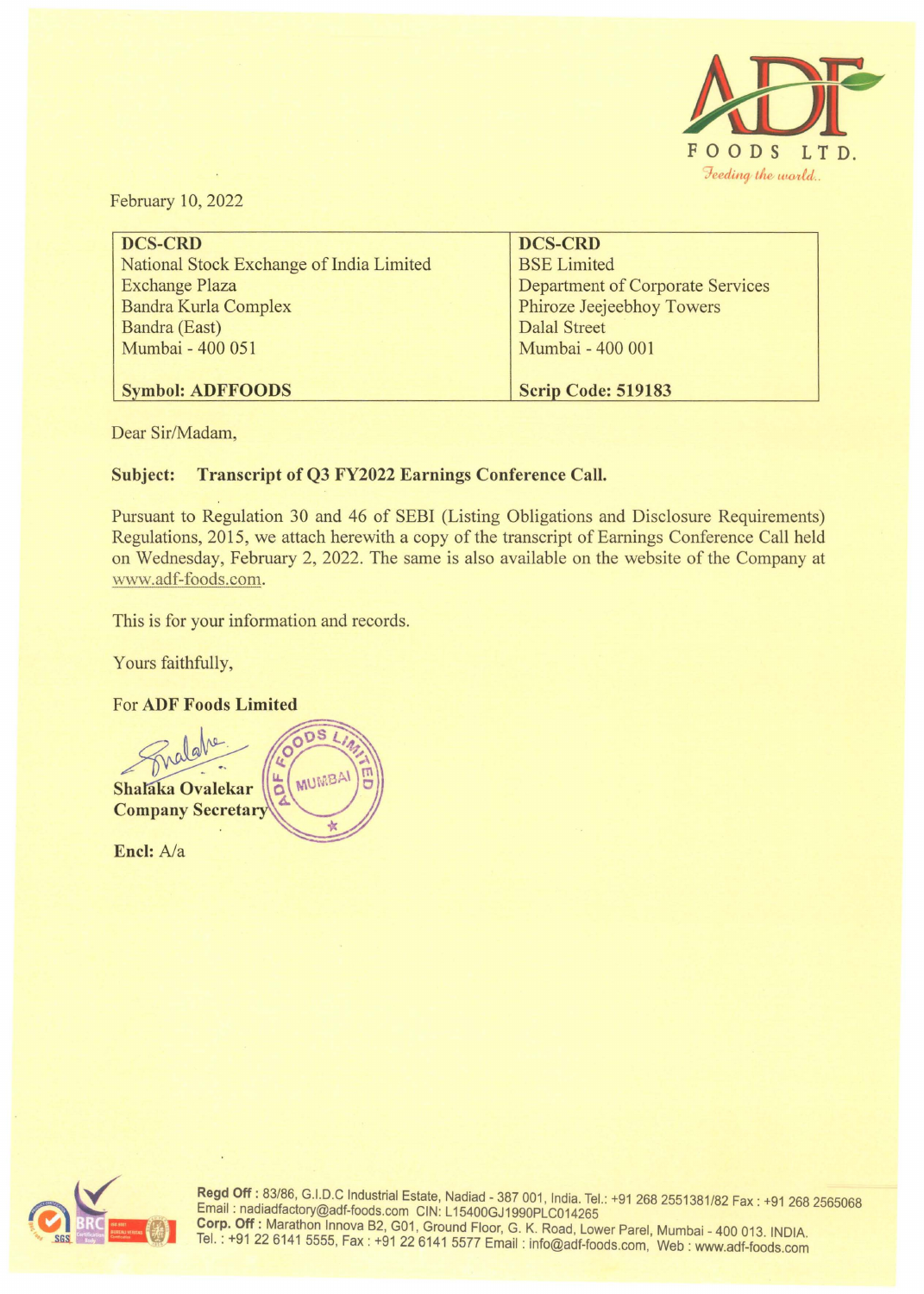

# "ADF Foods Limited Q3 FY22 Earnings Conference Call"

**February 02, 2022** 







**MANAGEMENT: MR. BIMAL THAKKAR – CHAIRMAN AND MANAGING DIRECTOR, ADF FOODS LIMITED MR. SHARDUL DOSHI – CFO, ADF FOODS LIMITED MR. DEVANG GANDHI – COO, ADF FOODS LIMITED MODERATORS: MR. RISHAV DAS FROM PARETO CAPITAL**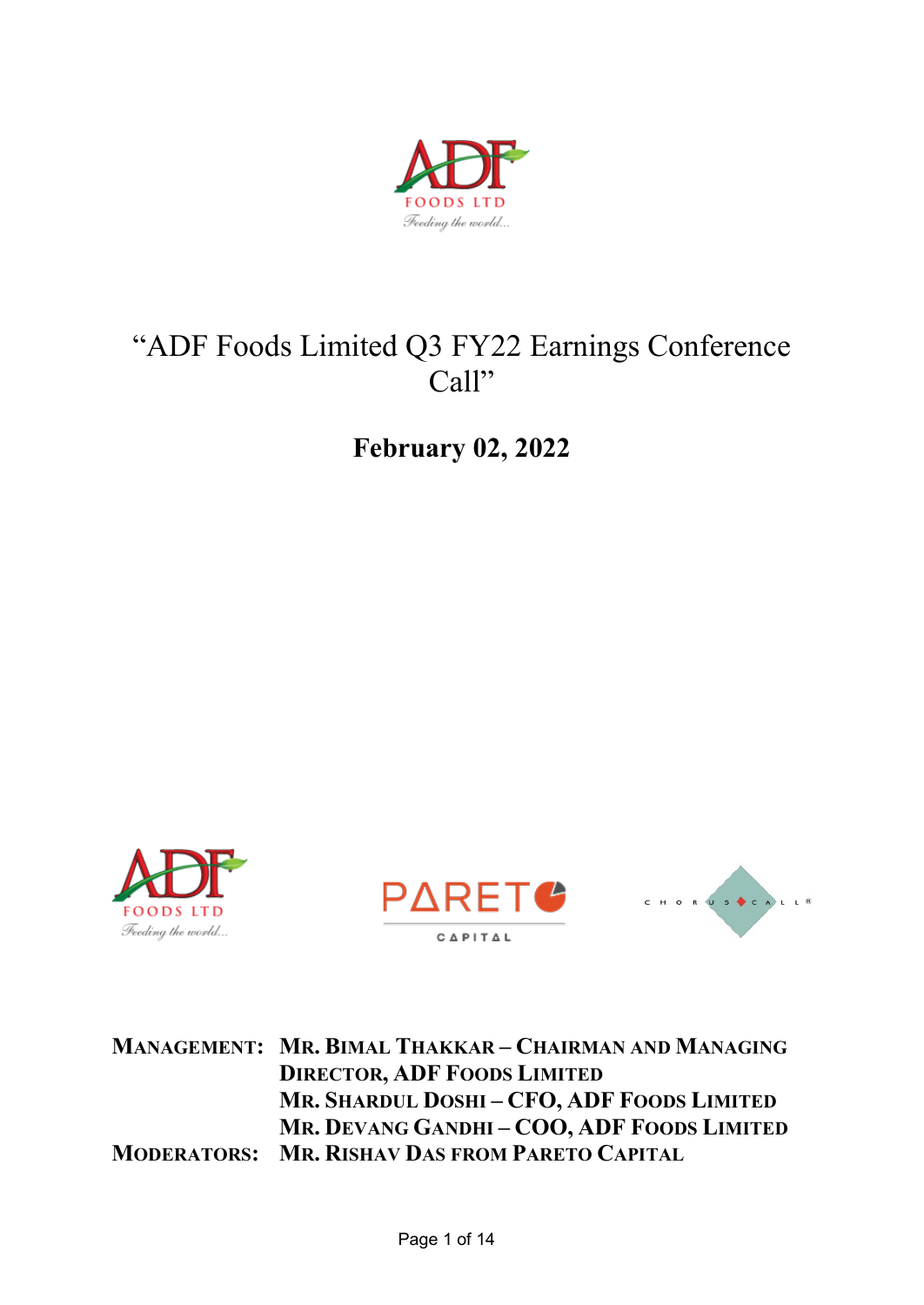

| <b>Moderator:</b>  | Ladies and Gentlemen, Good day and welcome to ADF Foods Limited Q3 FY22 Earnings                  |
|--------------------|---------------------------------------------------------------------------------------------------|
|                    | Conference Call. As a reminder, all participant lines will be in the listen-only mode and there   |
|                    | will be an opportunity for you to ask questions after the presentation concludes. Should you need |
|                    | assistance during the conference call, please signal an operator by pressing "*" and then '0" on  |
|                    | your touchtone phone. Please note that this conference is being recorded. I now hand the          |
|                    | conference over to Mr. Rishav Das from Pareto Capital. Thank you and over to you.                 |
|                    |                                                                                                   |
| <b>Rishav Das:</b> | Good afternoon, everyone. This is Rishav Das from Pareto Capital. We represent investor           |
|                    | relations for ADF Foods. On behalf of ADF Foods I welcome you all to our Q3 and 9 months          |
|                    | FY22 Earnings Conference Call. I have with me from the management Mr. Bimal Thakkar –             |
|                    | Chairman and Managing Director, Mr. Shardul Doshi – CFO and Mr. Devang Gandhi – COO.              |
|                    | We will have brief opening remarks from the management followed by the Q&A session.               |
|                    |                                                                                                   |
|                    | Please note that certain statements made during this call maybe forward looking in nature. Such   |
|                    | forward statements are subject to certain risks and uncertainties that could cause our actual     |

ard statements are subject to certain risks and uncertainties that could cause our actual results or projections to differ materially from these statements. ADF Foods Limited will not be in anyway responsible for any action taken based on such statements and undertakes no obligation to publicly update these forward-looking statements to reflect subsequent events or circumstances.

I would now hand over the call to Mr. Thakkar for his opening remarks. Over to you, Sir.

**Bimal Thakkar**: Thank you Rishav. Good afternoon, everyone. I welcome you all to our Q3 FY22 Earnings Conference Call.

> We are very pleased with the strong performance the Company has delivered this quarter with a standalone revenue growth of 28% and a consolidated revenue growth of 19% year-on-year. The growth was majorly driven by robust volume offtake amidst the festive season which is generally a stronger quarter for us. In addition, several measures like price hikes, better sales mix and manufacturing optimizations led us to a standout improvement in our gross margins. These measures helped us counter the impact from rising freight and other input cost and helped us maintain our EBITDA and profitability.

> We also saw a favorable quarter from our distribution business, with revenues of 26 crores, a growth of 67% year-on-year. We continued to see strong demand in both our US and UK markets from this segment. As I had mentioned previously our goal for our distribution business is to expand product range and enter new markets. On that end I am proud to announce of our recent alliance with Patanjali Ayurved Limited where we have undertaken exclusive distribution of their products across UK and Western European markets. This alliance will offer significant opportunities to our Company to expand our product basket with our retailers. By leveraging our robust global distribution network, we can deliver complementary product categories directly in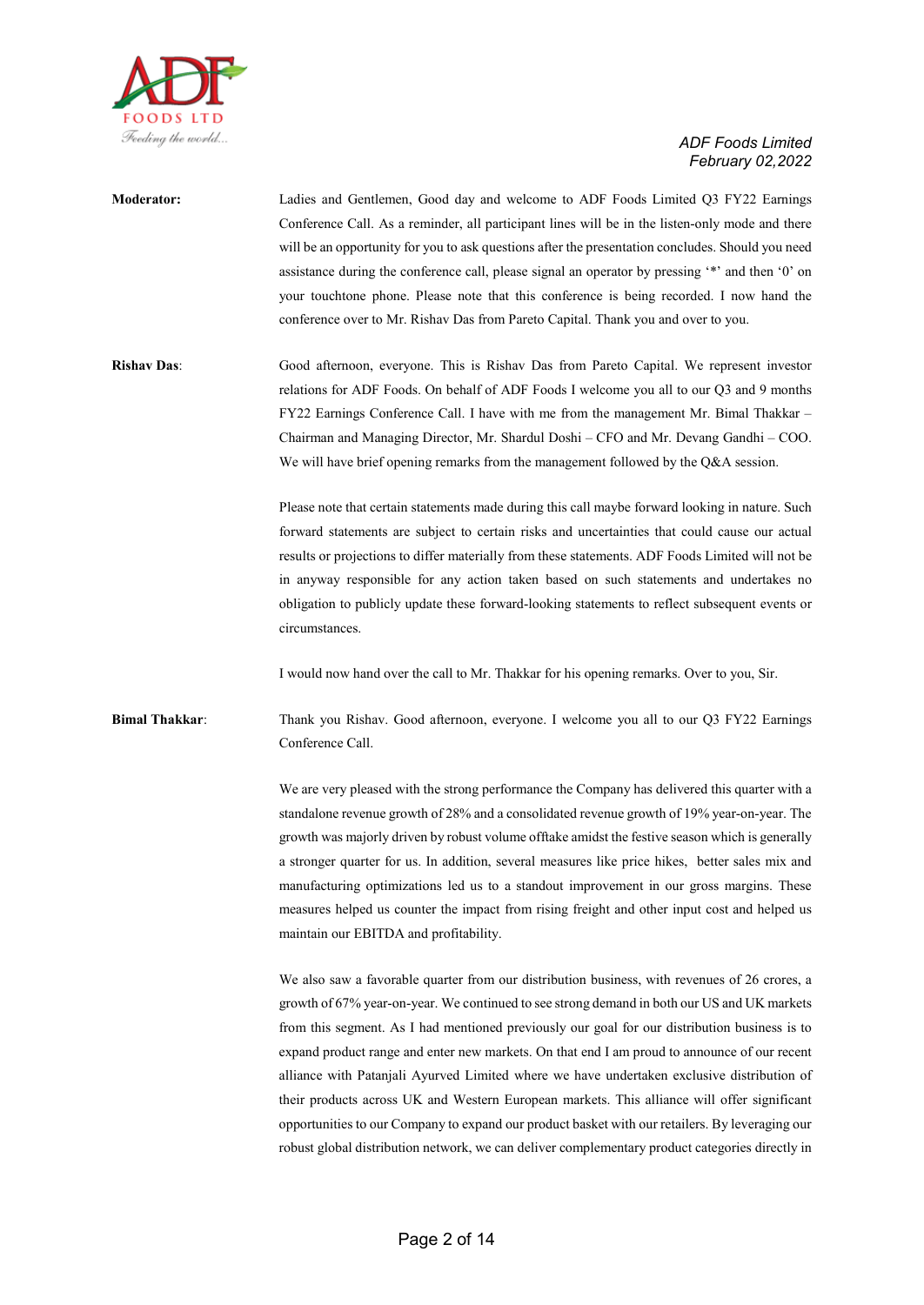

stores and offer a wider range of products to our consumers. This alliance will also help us further engage with the growing Indian diaspora in Europe.

Lastly, in terms of capacities our debottlenecking and modernization efforts are undergoing in our existing manufacturing units. Additionally, we have Brownfield expansions underway at our current facilities. Together these efforts are expected to unlock additional capacities of around 20%.

Our focus remains on investing in building a strong distribution network and control a higher portion of the value chain. We have invested in distribution centers and warehouses to engage in direct distribution. This helps us gain control of our supply chain and enables direct reach to retailers, thereby pushing our products and retaining distributor margins. This all from my side I hand over the call to Shardul for the financial update. Thank you.

**Shardul Doshi**: Thanks, Bimal. Let me brief you on the financial highlights for this quarter.

In Q3 FY22 our total consolidated revenue stood at Rs. 119 crores up 19% compared to the same quarter last year. Our core standalone business comprising export of processed foods registered a robust growth of 28% YoY from Rs. 68 crores to Rs. 87 crores. Distribution business also saw a good revenue growth at Rs. 26 crores for this quarter. We have witnessed a strong growth this quarter and are confident of demand and volume expansion going forward.

As Bimal mentioned our pricing and product optimization measures helped us attain strong gross profit growth this quarter. Gross profit increased 53% YoY to Rs. 65 crores on consolidated basis and margins improved from 42.5% in Q3 FY21 to 54.5% this quarter.

We also continued to witness rising freight cost which had impacted our margins, however, robust gross margins helped lighten the overall impact on EBITDA and profitability. EBITDA stood at Rs. 20 crores with a margin of 16.9%, PAT for the quarter is Rs. 14 odd crores with a margin of 11.5%. For 9 months we reported a revenue of 319 crores a growth of 18%, gross profit of Rs. 160 crores with a margin of 50%. EBITDA of Rs. 56 crores with a margin of 17.4% and PAT of Rs. 37 crores with a margin of 11.7%. We have seen growth in both the segments we operate in.

Our growth in processed food segment is better in comparison to the distribution business. Overall, ratio of both the segment is 79:21, 79 being the processed food segment. We continue to maintain a robust balance sheet with a net cash position of Rs. 48.4 crore.

Lastly, we are pleased to announce that the Company recently received approval from the government under category 3 of the PLI scheme for food processing industry. This incentive would cover 50% of our international branding and marketing expenditure or 3% of sales, whichever is lower, up to a maximum incentive of Rs. 62 odd crores during 5 years till FY26.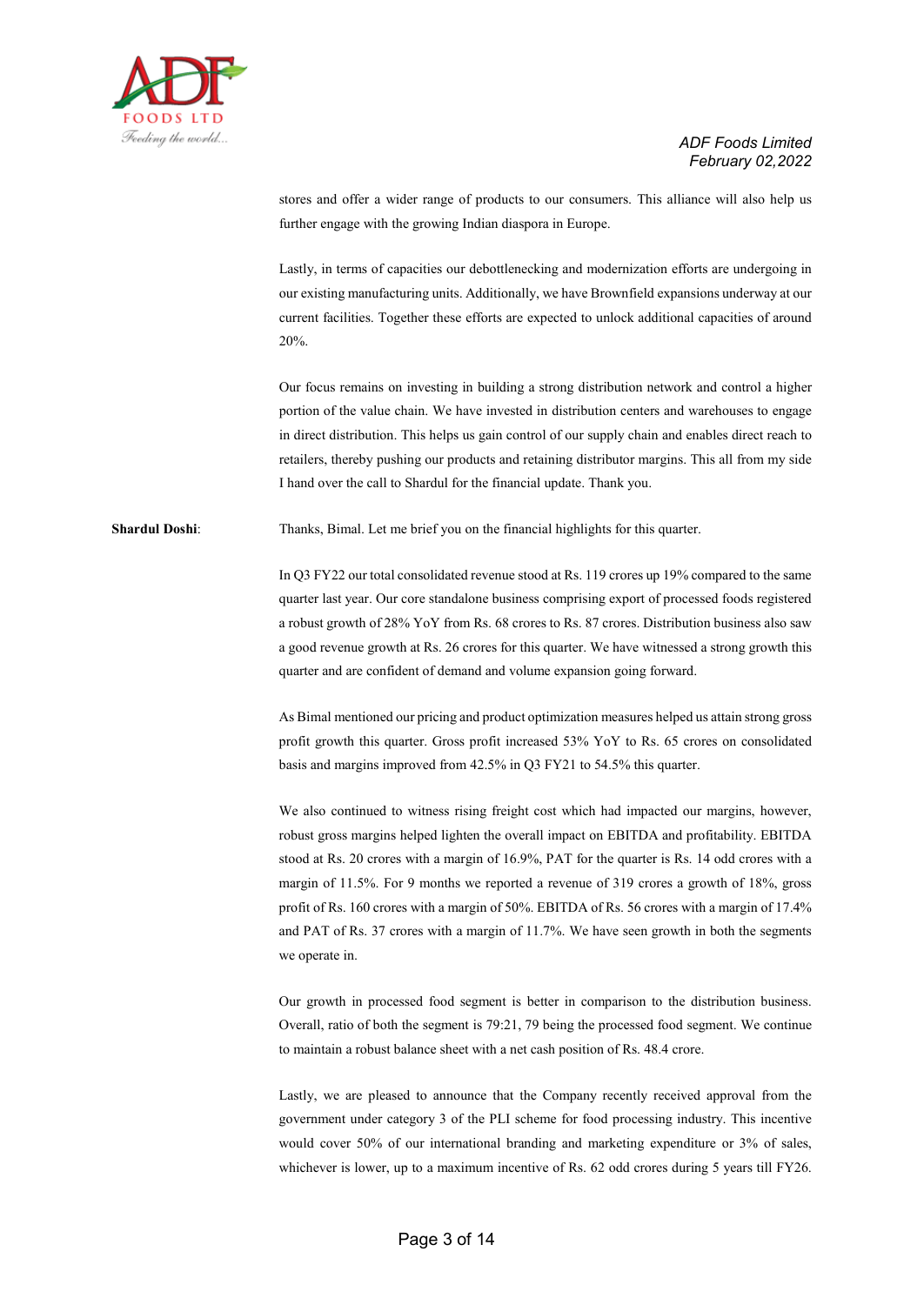

We are confident that this increase in available funds will help us further strengthen our brand positioning in the international markets and surely results in higher sales for the Company.

That is all from my side. We can now open the floor for Q&A session. Thank you.

- **Moderator**: Thank you very much sir. Ladies and gentlemen, we will now begin the question-and-answer session. The first question is from the line of Ravi Naredi from Naredi Investments. Please go ahead.
- **Ravi Naredi**: Thank you very much for the opportunity. You have done a wonderful job this quarter also. Sir any figure of sales and commission will you update for Patanjali product for financial year 23?
- **Bimal Thakkar:** The Patanjali business you will start seeing only in this next financial year and our estimate for the first year is going to be about close to \$2 million or about 15 crores that is what we are expecting in year one. In terms of margins the gross margins we expect around anywhere between 15% to 20% gross margins on this.
- **Ravi Naredi**: Sir this quarter, food inflation was very high, so what is the impact on our cost of goods produced and how you overcome this burden any price increases you have done, or we are going to do in future?
- **Bimal Thakkar:** So, as I mentioned we have been able to maintain our margins through some amount of price increase, better product mix and reducing our cost and we continue to do that as we speak. Even in this quarter we are increasing the rates for certain items, and we will continue to optimize cost and sell more higher margin products.
- **Ravi Naredi:** And what is the freight cost in Quarter 4 and when you think it will normalize?
- **Bimal Thakkar:** It is anyone's guess; we really hope that various governments from all the countries should intervene and try and put pressure on the shipping companies because the freight cost has gone out of control. I mean where it used to be 7% for us in a normal situation, we are at the moment at about 19%. So, it is a 12% increase and despite that we still been able to maintain margins. So, once things normalize it will get much better for us from both our margin structure and also, we will be able to push in more throughput.
- **Ravi Naredi**: And last sir what is Surat facility performance in Quarter 3 in top line and what will be in Quarter 4?
- **Bimal Thakkar:** So, where the Surat facility which we have was operating at about 65% in Q3 and in Q4 we hope it gets to about 75% to 80%.
- **Moderator**: Thank you. The next question is from the line of Nayan Gala from Ertiga Wealth. Please go ahead.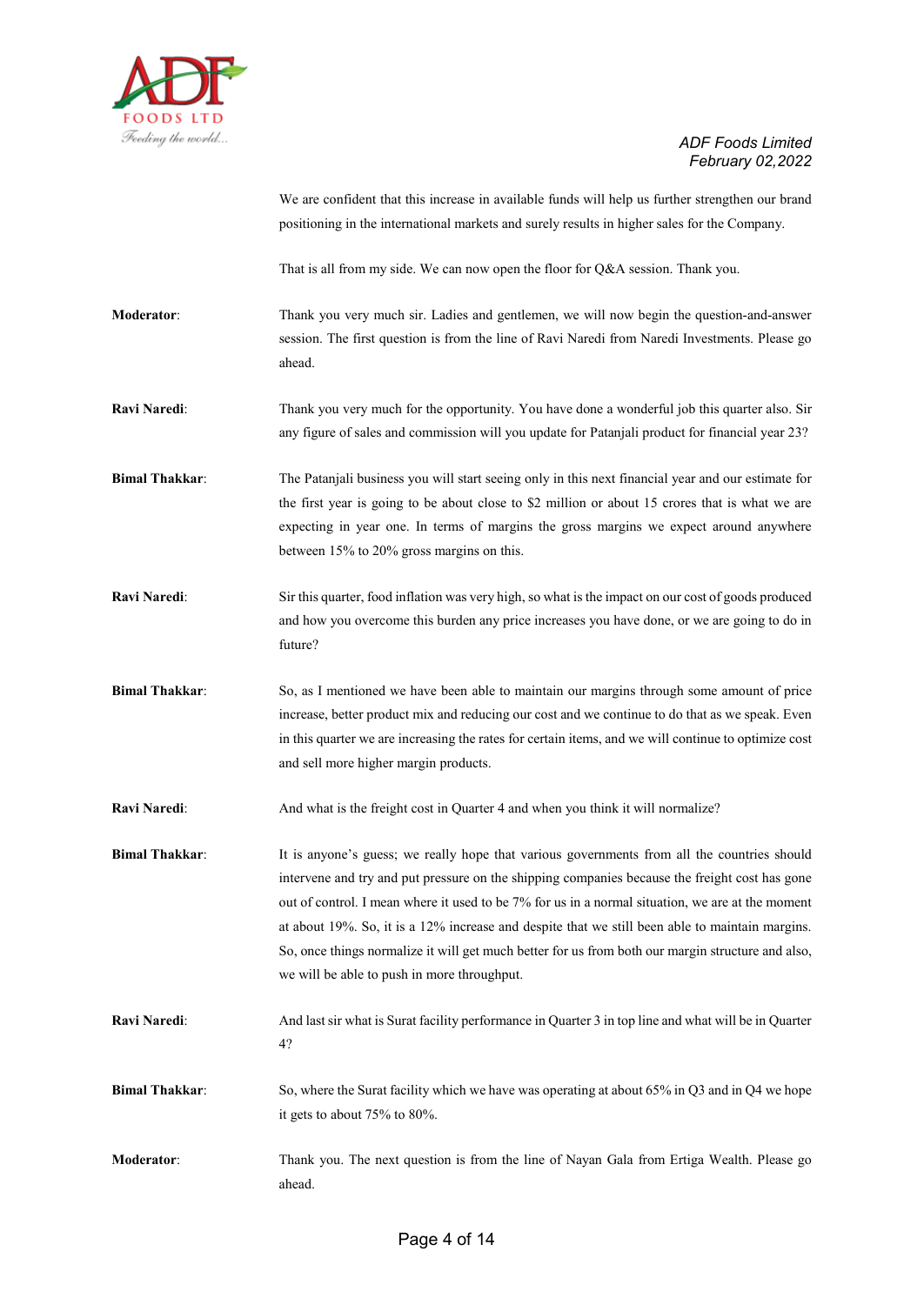

| Nayan Gala:           | Sir I had a few questions particularly during this quarter, what were the products that contributed                                                                                    |
|-----------------------|----------------------------------------------------------------------------------------------------------------------------------------------------------------------------------------|
|                       | to the growth in terms of volumes and values if you can just give us the idea?                                                                                                         |
| <b>Bimal Thakkar:</b> | All our categories grew well this quarter for us. So, it is the meal accompaniments business                                                                                           |
|                       | which grew well, the ready to eat business grew well, the frozen food grew well, so all categories                                                                                     |
|                       | did well for us in this quarter, including our agency business that also grew well for us.                                                                                             |
| Nayan Gala:           | And if you can just give us the breakup in terms of what was the agency business and what was                                                                                          |
|                       | the revenue from our own brands?                                                                                                                                                       |
| <b>Bimal Thakkar:</b> | I think Shardul mentioned in his speech the percentage of the processed food business.                                                                                                 |
| <b>Shardul Doshi:</b> | So, we are almost 79% is coming from the processed food business and 21% is coming from<br>the distribution business.                                                                  |
| Nayan Gala:           | And going forward is this the ratio that we are going to maintain or there is a slight change that<br>we expect?                                                                       |
| <b>Bimal Thakkar:</b> | Our focus is always going to be on our own manufactured items. As we mentioned the agency                                                                                              |
|                       | business is a complimentary business for us and it is an important business as well. So, I think                                                                                       |
|                       | we will try, it could go up to a 70-30 kind of a mix 75-25 it depends, but majority of the business                                                                                    |
|                       | will be our own processed foods business.                                                                                                                                              |
| Nayan Gala:           | And sir on the Patanjali front - we have signed this agreement in December, and I believe we                                                                                           |
|                       | will be selling the products from January onwards, so I just wanted to ask is this a renewable                                                                                         |
|                       | contract on ever year basis or it is a long-term agreement?                                                                                                                            |
| <b>Bimal Thakkar:</b> | Firstly, the business on Patanjali will start from first of April, what happens is - we have to get                                                                                    |
|                       | their labels to be compliant with the European regulations. So, that work is ongoing at the<br>moment. We expect them to make their first shipment in the month of March. So, you will |
|                       | actually start seeing sales coming in the next fiscal year and the contract is a three-year contract                                                                                   |
|                       | renewable every three years upon mutually agreed conditions.                                                                                                                           |
| Nayan Gala:           | And what kind of products is in the whole basket, or we have some few sets of products that we                                                                                         |
|                       | plan to distribute?                                                                                                                                                                    |
| <b>Bimal Thakkar:</b> | Not all their products are eligible for sale in European markets. So, the core products and fast-                                                                                      |
|                       | moving products are the products which we are dealing with.                                                                                                                            |
| Nayan Gala:           | And just wanted to you know, get your sense on the outlook of the US business and business in                                                                                          |
|                       | India if you can just give us a brief on that?                                                                                                                                         |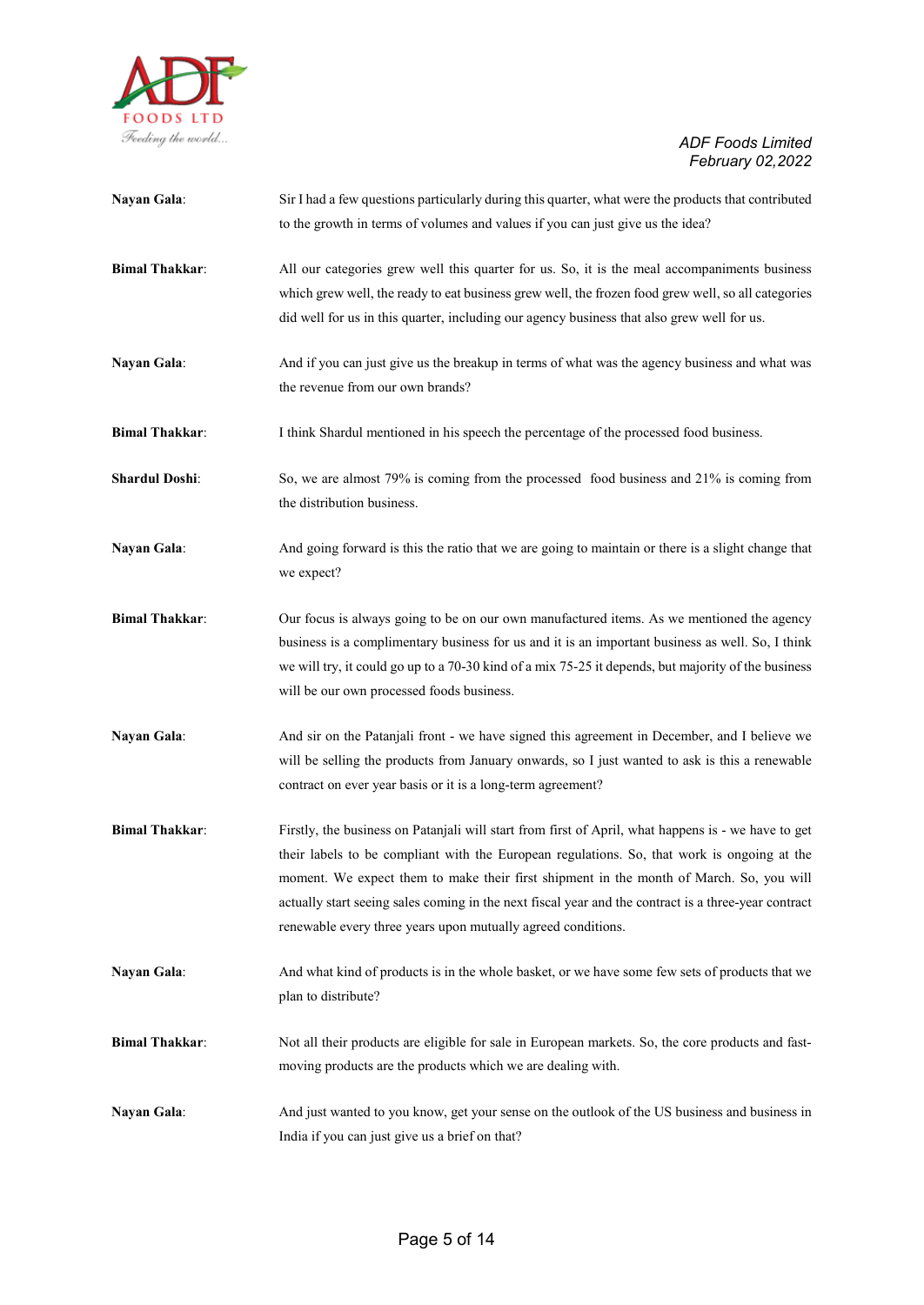

| <b>Bimal Thakkar:</b> | Our US continues to grow well it continues to remain one of our main markets and we are<br>investing in distribution out there as you know we have got two warehouses in the US. We hope<br>to open a couple of more warehouses by the next financial year and India at the moment is very<br>negligible it is 1%, 2% for us, but we are taking on someone to head our India business. This<br>person joins us in middle of February and we are going to start off with ecommerce first and<br>then later on make our way into modern trade and general trade. So, next year you will see the<br>India business starting off, it may not be huge in terms of revenue to begin with, but over the<br>next five years we hope India at least contributes to about 10% to 20% of our overall business. |
|-----------------------|-----------------------------------------------------------------------------------------------------------------------------------------------------------------------------------------------------------------------------------------------------------------------------------------------------------------------------------------------------------------------------------------------------------------------------------------------------------------------------------------------------------------------------------------------------------------------------------------------------------------------------------------------------------------------------------------------------------------------------------------------------------------------------------------------------|
| Nayan Gala:           | And on the US business the brands like PJ's and Nate's if you can just give us some brief on<br>how is the brands picking up and what kind of growth, we see particularly in the US market?                                                                                                                                                                                                                                                                                                                                                                                                                                                                                                                                                                                                         |
| <b>Bimal Thakkar:</b> | PJ's and Nate's as I have mentioned in our last call also, we have taken on a new VP of sales<br>and marketing there in the US and these brands are still growing, there is a lot more distribution<br>that we need to get in these brands. So, we are very positive, we are adding new products, there<br>is a very important trade show which is going to take place in March in Los Angeles, and we<br>hope to launch some new products there as well. We are very excited with the future because<br>the product categories which Nate's is in plant-based products, PJ's is an organic range of<br>products. So, they are in the right space we just are building out distribution and trying to grow<br>that aggressively.                                                                    |
| Nayan Gala:           | And what is the sustainable run rate that we look forward to for these brands?                                                                                                                                                                                                                                                                                                                                                                                                                                                                                                                                                                                                                                                                                                                      |
| <b>Bimal Thakkar:</b> | The US business which comes under this we have PJ's; Nate's and we also have some private<br>label businesses as well out there and that business we have had a little bit of disruption in<br>supplies because of the supply chain issues in this last quarter. So, actually that business did not<br>grow the way we expected it to grow in this last quarter, but we are now trying to regularize that,<br>and we expect it to grow at least about 15% to 20% every year.                                                                                                                                                                                                                                                                                                                        |
| Nayan Gala:           | So, 15% to 20% is the figure that we look at for the US business?                                                                                                                                                                                                                                                                                                                                                                                                                                                                                                                                                                                                                                                                                                                                   |
| <b>Bimal Thakkar:</b> | Yes.                                                                                                                                                                                                                                                                                                                                                                                                                                                                                                                                                                                                                                                                                                                                                                                                |
| Nayan Gala:           | And if I can ask one more question, just wanted to get an update on the CAPEX and the goals<br>and what is the work done on the Brownfield and debottlenecking project that we are looking<br>at?                                                                                                                                                                                                                                                                                                                                                                                                                                                                                                                                                                                                   |
| <b>Devang Gandhi:</b> | So, on both the issues we are going ahead with the Greenfield project as well as the Brownfield.<br>Brownfield including debottlenecking as well as putting up new additional capacities in the<br>existing units. So, we are on stream in everything and are in line with our current projections.                                                                                                                                                                                                                                                                                                                                                                                                                                                                                                 |
| Nayan Gala:           | So, we can expect the capacities to be available from early next year?                                                                                                                                                                                                                                                                                                                                                                                                                                                                                                                                                                                                                                                                                                                              |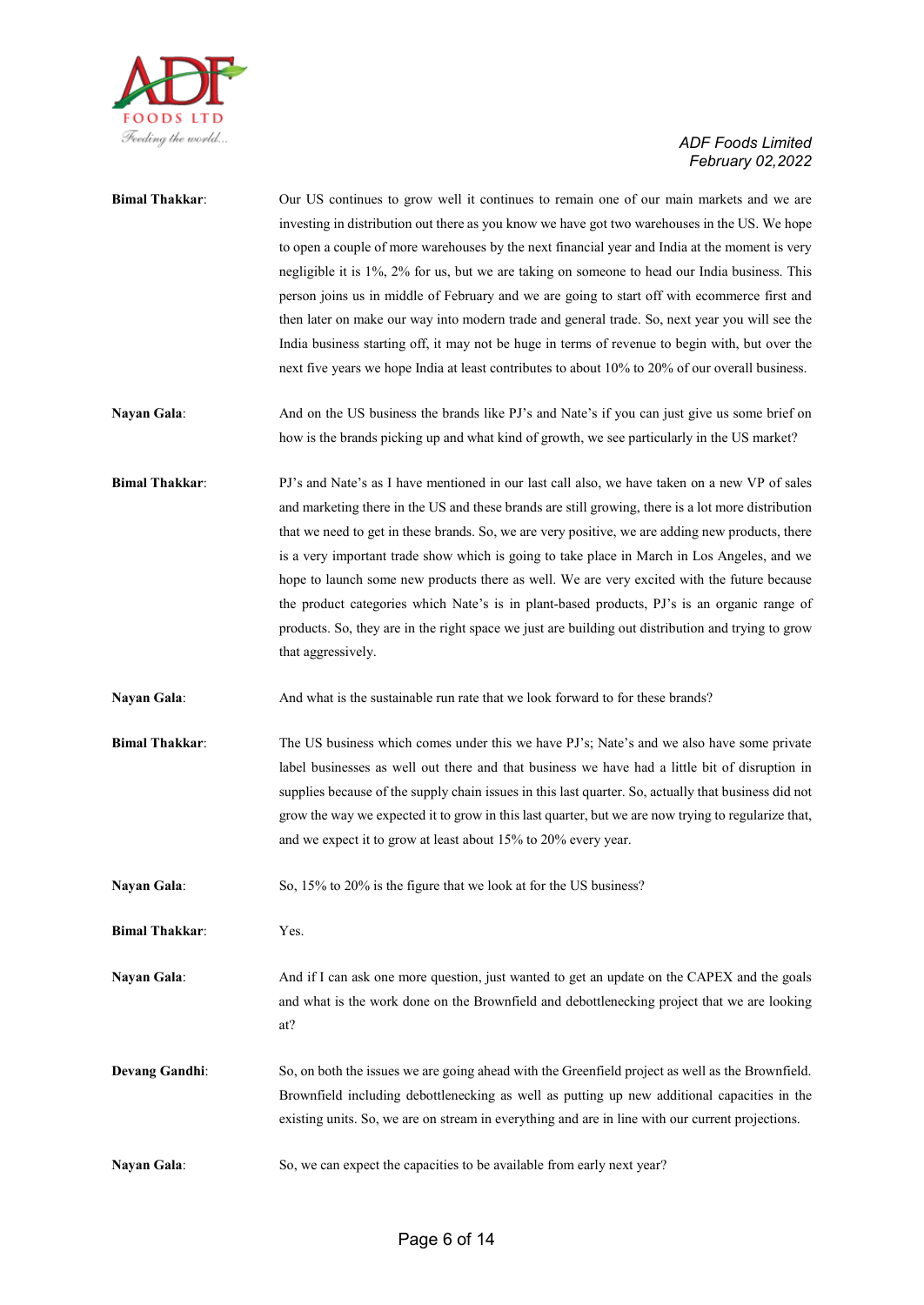

| <b>Devang Gandhi:</b> | Yes, we should be in a position barring unforeseen circumstances.                                                                                                                                                                                                                                                                                                                                                                                                                                                                                                                                                                                                                                                                                                                                                                                                                                            |
|-----------------------|--------------------------------------------------------------------------------------------------------------------------------------------------------------------------------------------------------------------------------------------------------------------------------------------------------------------------------------------------------------------------------------------------------------------------------------------------------------------------------------------------------------------------------------------------------------------------------------------------------------------------------------------------------------------------------------------------------------------------------------------------------------------------------------------------------------------------------------------------------------------------------------------------------------|
| <b>Moderator:</b>     | Thank you. The next question is from the line of Faisal Hawa from H. G. Hawa & Company.<br>Please go ahead.                                                                                                                                                                                                                                                                                                                                                                                                                                                                                                                                                                                                                                                                                                                                                                                                  |
| <b>Faisal Hawa:</b>   | So, two questions one is are we being offered some large contract manufacturing deals from<br>food majors from all over the world and secondly if you are wanting to really update into some<br>new countries which are the three to four countries which you really want to target or would you<br>want to go more deeper into the US only and penetrate properly first?                                                                                                                                                                                                                                                                                                                                                                                                                                                                                                                                    |
| <b>Bimal Thakkar:</b> | As a Company we do private label business, but our focus always continues to remain on our<br>own brands. Having said that we have added one or two new customers on our private label<br>business, but 70% of our revenues continues from our own brands. So, our own brands continue<br>to remain our focus always. As far as adding new countries I mean that is a constant process for<br>us, but what we would like to do is increase our depth and penetration in the existing main<br>market. So, US and Europe continue to remain our focus markets where we are looking at new<br>customers, newer accounts, penetrating within the existing stores, increasing our depth in there<br>at the same time we look at new countries as well, but the newer countries take time to grow.<br>So, it is much better for us to look at markets where we are already well penetrated to grow<br>within that. |
| <b>Faisal Hawa:</b>   | I think the next level of expansion will take place from hiring very good executives in sales<br>particularly, so which are the kind of pool that we are attracting, and which are the kind of pools<br>of people whom we look at and with which companies are they currently employed?                                                                                                                                                                                                                                                                                                                                                                                                                                                                                                                                                                                                                      |
| <b>Bimal Thakkar:</b> | You know it is a mix of various things, you have headhunters who we appoint. There are people<br>through word of mouth and then there are people who we meet at trade shows. So, it is a<br>combination of various things, but headhunters are definitely one of them.                                                                                                                                                                                                                                                                                                                                                                                                                                                                                                                                                                                                                                       |
| <b>Faisal Hawa:</b>   | Are you finding it easier now then say 7 years to 8 years back?                                                                                                                                                                                                                                                                                                                                                                                                                                                                                                                                                                                                                                                                                                                                                                                                                                              |
| <b>Bimal Thakkar:</b> | Yes, the whole Company has changed and evolved in these 7 - 8 years. So, yes attracting talent<br>is much easier compared to what it was.                                                                                                                                                                                                                                                                                                                                                                                                                                                                                                                                                                                                                                                                                                                                                                    |
| Moderator:            | Thank you. The next question is from the line of Mayur Niman from Profitmart Securities. Please<br>go ahead.                                                                                                                                                                                                                                                                                                                                                                                                                                                                                                                                                                                                                                                                                                                                                                                                 |
| <b>Mayur Niman:</b>   | I just want to ask what is the outlook for the next few quarters or next year, so can you share<br>your thoughts?                                                                                                                                                                                                                                                                                                                                                                                                                                                                                                                                                                                                                                                                                                                                                                                            |
| <b>Bimal Thakkar:</b> | We, barring any kind of disruptions which could take place because of COVID and supply chain.<br>We hope to continue to maintain this kind of trajectory and growth levels even in the next year.                                                                                                                                                                                                                                                                                                                                                                                                                                                                                                                                                                                                                                                                                                            |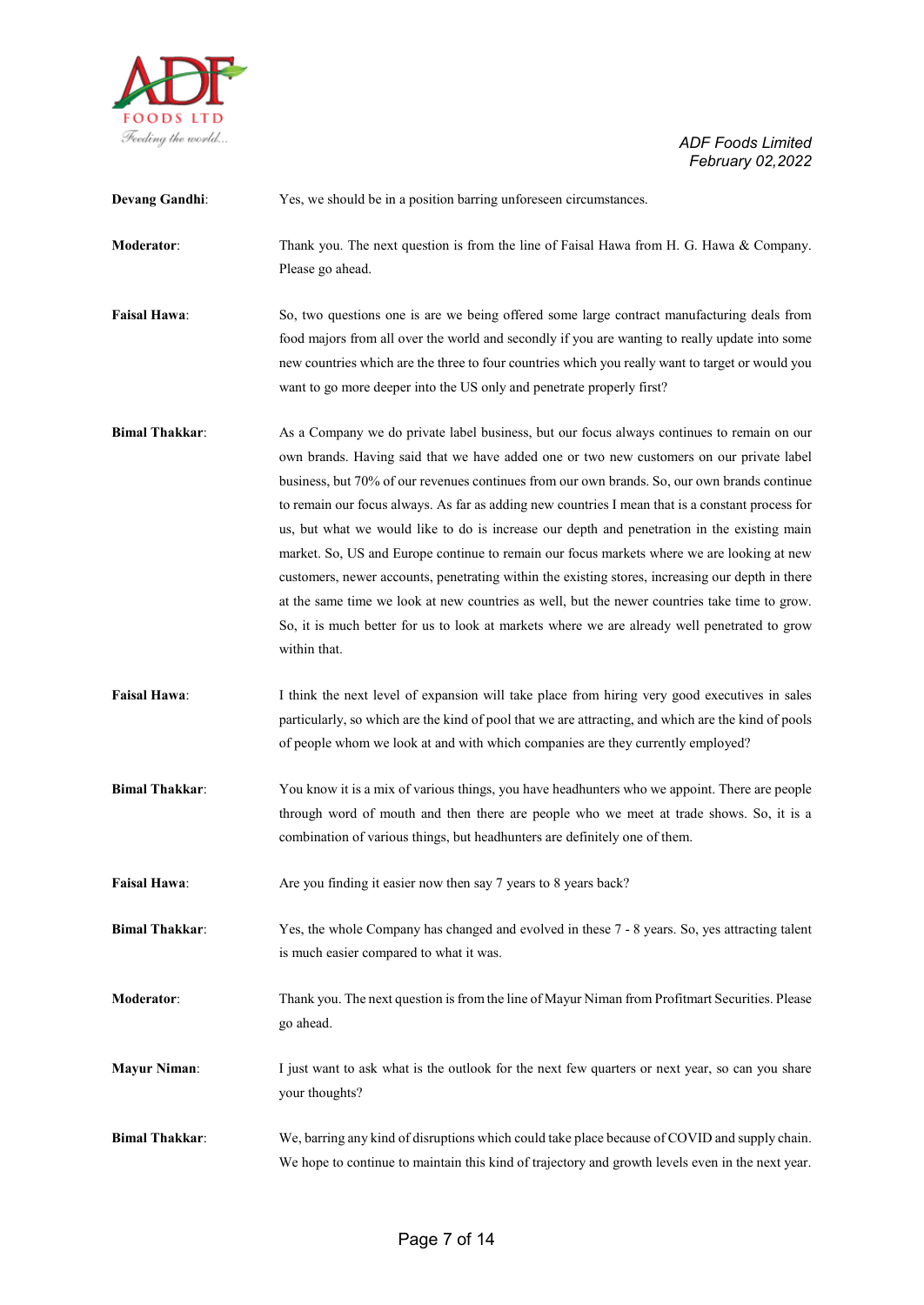

| Moderator:            | Thank you. The next question is from the line of Sanamdeep from Edge West Company. Please<br>go ahead.                                                                                                                                                                                                                                                                                                                                                                                 |
|-----------------------|----------------------------------------------------------------------------------------------------------------------------------------------------------------------------------------------------------------------------------------------------------------------------------------------------------------------------------------------------------------------------------------------------------------------------------------------------------------------------------------|
| Sanamdeep:            | Sir I just wanted to know that as we are seeing the agency distribution business is the next growth<br>level for business, so how are you seeing the competitiveness in that business for today.                                                                                                                                                                                                                                                                                       |
| <b>Bimal Thakkar:</b> | The agencies which we have those brands are very strong brands. They have a strong following<br>both Patanjali and Hindustan Unilever products. So, they have competitors, but they also have<br>their own strength and loyal consumer base, and it is very complimentary to our product range.<br>So, that along with other products gives us a much stronger position with the retailers and we<br>are able to service our retailers who are our end customers in a much better way. |
| Sanamdeep:            | Our main focus is their cross selling I mean to say to increase our business in that way cross<br>selling is the main focus?                                                                                                                                                                                                                                                                                                                                                           |
| <b>Bimal Thakkar:</b> | Yes absolutely.                                                                                                                                                                                                                                                                                                                                                                                                                                                                        |
| Sanamdeep:            | My last question is that sir as I see in your annual report or in your financial from 2011-12 or<br>2013-14 a dividend payout ratio is about 40% to 50% to 60%, but today if I see the dividend<br>payout ratio is about 14% to 15% and if we are doing Brownfield expansion and debottlenecking.<br>I think we can increase the dividend payout, or you have some different thoughts on it?                                                                                           |
| <b>Bimal Thakkar:</b> | Right now, we will as a Company intend to keep maintaining our track record of being a dividend<br>paying Company. We have a lot of expansion plans, inorganic plans. So, I do not know how<br>much more we will be able to increase, we need to keep the cash also for all these plans.                                                                                                                                                                                               |
| Moderator:            | Thank you. The next question is from the line of Dhiral from PhillipCapital. Please go ahead.                                                                                                                                                                                                                                                                                                                                                                                          |
| Dhiral:               | So, what kind of investment that we are going to incur under this PLI scheme?                                                                                                                                                                                                                                                                                                                                                                                                          |
| <b>Bimal Thakkar:</b> | For the PLI this is basically for sales and marketing support so its branding, advertising,<br>promotions, which we are already doing as a Company and with the support which we have got<br>from the government we will be able to increase our spend more and which in the long term will<br>help our brands become stronger and grow our business as well.                                                                                                                          |
| Dhiral:               | How this will help to augment our overall sales?                                                                                                                                                                                                                                                                                                                                                                                                                                       |
| <b>Bimal Thakkar:</b> | Well as you get when you are spending and being aggressive on your sales and promotions you<br>have that much more exposure and awareness for your brands. So, it is definitely going to help<br>increase the sales of the products.                                                                                                                                                                                                                                                   |
| <b>Shardul Doshi:</b> | Dhiral, just to add to what Bimal said, unlike other PLIs this is not on the incremental sales or<br>incremental capacities which Company has to do. This is especially for food and F&B industry                                                                                                                                                                                                                                                                                      |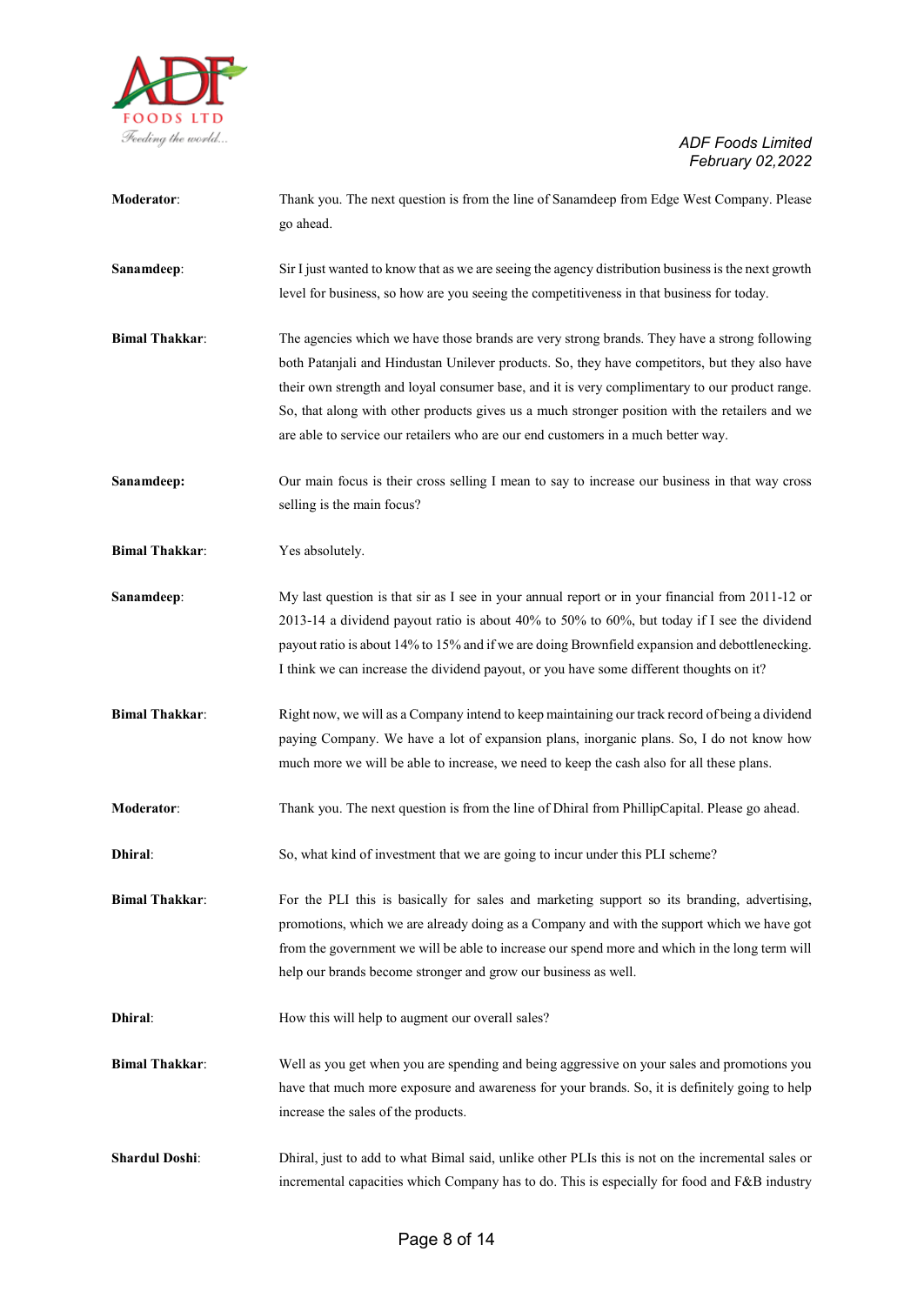

where the ministry wants the brands to become stronger in the international market and get more exports whereby country also get more foreign exchange. So, these are very specific scheme under PLI which is meant only for the food processing industry.

- **Dhiral:** So, will this help to improve the overall margins?
- **Bimal Thakkar:** You know what happens is 50% is subsidized by the government. So, it will help us in that sense to improve our margins as well.
- **Dhiral:** And so, what is our CAPEX plan for next year as you said we are debottlenecking the capacity by 20%, so what is the CAPEX required for that and for the Greenfield plant that you are talking about?
- **Devang Gandhi:** Yes, the greenfield CAPEX plan should be in the region of about 50 to 70 crores. And the debottlenecking we should be spending about 20 crores.
- **Dhiral:** So, this will take our overall capacity too?
- **Devang Gandhi:** So, this will take our overall capacity to at least 30% of what we have.
- **Moderator**: Thank you. The next question is from the line of Richa from EquityMaster.com. Please go ahead.
- **Richa**: Sir I wanted to know how the product mix has moved because there has been a significant improvement in the gross margins which are the products that are dealing to this and going forward whatever product launches we have will they be towards higher range of value-added products and we are getting higher margins in frozen food or accompaniment kind of thing, sir if you could share some light on that?
- **Bimal Thakkar:** So, as far as the product mix goes as I mentioned we have grown in all the categories. Our focus will continue to remain on the ready to eat and the frozen food segment because those are the ones growing faster. We also took a price increase as well so that has also helped us and new product developments all those things are being done on one is of course we want to focus on the higher margin items. At the same time, we have to give products in terms of what is the consumer requirement and trend so we will continue to focus on that as well. So, it is always going to be a combination of everything which will help us sustain our margins and continue to keep it that way and improve wherever we can.
- **Richa**: Sir if I remember I think the last year perhaps the share of frozen food was around 40%, so would that have moved significantly this year or around the same range?
- **Bimal Thakkar:** We normally do not give a breakdown of the categories, but as I said the ready to eat and frozen is our core focus products which we continue to focus on.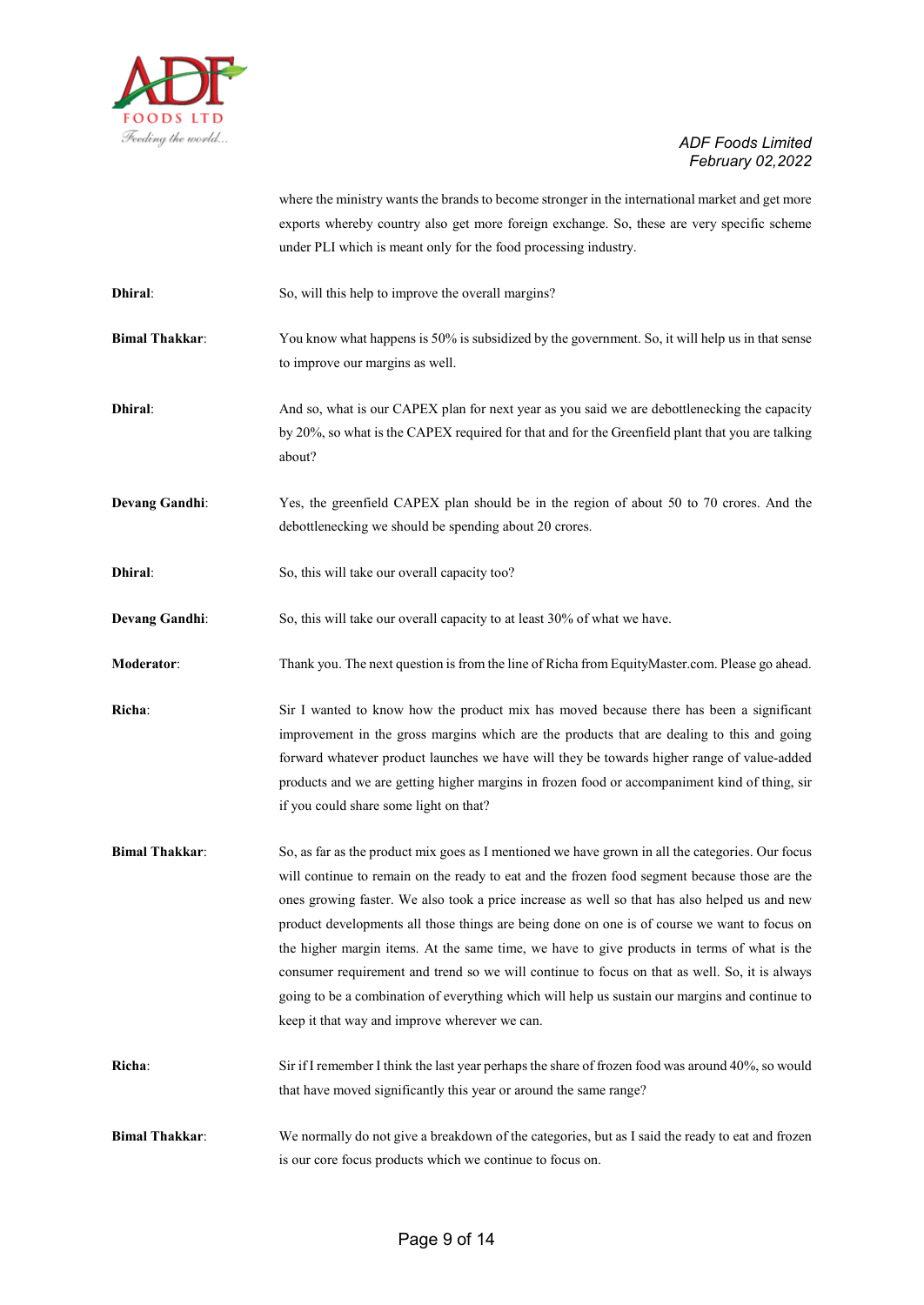

| Richa:                | Sir my next question is that we have been making some efforts to break in this supermarket so<br>you know if you could share some light on development there?                                                                                                                                                                                                                                                                                                                                                                                                                                                                                                                                                                                                                                                                                                                                                                                                                                                                             |
|-----------------------|-------------------------------------------------------------------------------------------------------------------------------------------------------------------------------------------------------------------------------------------------------------------------------------------------------------------------------------------------------------------------------------------------------------------------------------------------------------------------------------------------------------------------------------------------------------------------------------------------------------------------------------------------------------------------------------------------------------------------------------------------------------------------------------------------------------------------------------------------------------------------------------------------------------------------------------------------------------------------------------------------------------------------------------------|
| <b>Bimal Thakkar:</b> | Yes, that is where we are seeing, we have a lot of ground to cover we call this the mainstream<br>business which is catering to the non-Indian diaspora and our efforts are there to continue<br>growing that. We have had some successes with some new customers, big customers which have<br>come in on this in the supermarket business and we continue to do that, it is an ongoing process,<br>but that clearly where our focus is because we have a lot of ground to cover on that.                                                                                                                                                                                                                                                                                                                                                                                                                                                                                                                                                 |
| Richa:                | And sir if you could also share your margins in B2B or non-branded business the private label<br>part?                                                                                                                                                                                                                                                                                                                                                                                                                                                                                                                                                                                                                                                                                                                                                                                                                                                                                                                                    |
| <b>Bimal Thakkar:</b> | So, all I could say is we have healthy margins in those businesses because these are also value-<br>added products. So, it is not like a commodity where you are working on a wafer-thin margin.<br>We do not give breakdowns for the margins of various businesses that we have.                                                                                                                                                                                                                                                                                                                                                                                                                                                                                                                                                                                                                                                                                                                                                         |
| Moderator:            | Thank you. The next question is from the line of Bheeshma, an Individual Investor. Please go<br>ahead.                                                                                                                                                                                                                                                                                                                                                                                                                                                                                                                                                                                                                                                                                                                                                                                                                                                                                                                                    |
| Bheeshma:             | This is a follow up question on the earlier question what is the percentage of business derived<br>from your mainstream business that is modern trade chains like supermarkets?                                                                                                                                                                                                                                                                                                                                                                                                                                                                                                                                                                                                                                                                                                                                                                                                                                                           |
| <b>Bimal Thakkar:</b> | So, at a moment I would think it would be around 15% to 20%. So, our goal is to grow that at a<br>much faster pace.                                                                                                                                                                                                                                                                                                                                                                                                                                                                                                                                                                                                                                                                                                                                                                                                                                                                                                                       |
| Bheeshma:             | Sir if I may ask what is the main challenge or bottleneck that we face as a Company in getting<br>into these large format stores?                                                                                                                                                                                                                                                                                                                                                                                                                                                                                                                                                                                                                                                                                                                                                                                                                                                                                                         |
| <b>Bimal Thakkar:</b> | So, one they have a schedule which they work on, where if they are doing any kind of<br>introduction of new products in our categories most of these guys have a once in a year kind of<br>a window. So, you have to present during that time make sure your products get listed during<br>that time if you miss that window then you have one more year to go to present again and two,<br>in the US Indian food is now getting popular. So, it is helping, people are looking for these kinds<br>of items, but the shelf space is still very limited. So, there are lot of people fighting for that same<br>shelf space. So, you have to then end up enticing those retailers by giving them more listing fees<br>or more aggressive promotions. So, with this support which we have had which we have got<br>now under this PLI scheme we should be able to be a lot more aggressive in terms of being able<br>to offer more aggressive marketing plan to the supermarkets to get our products. So, these are<br>the main bottlenecks. |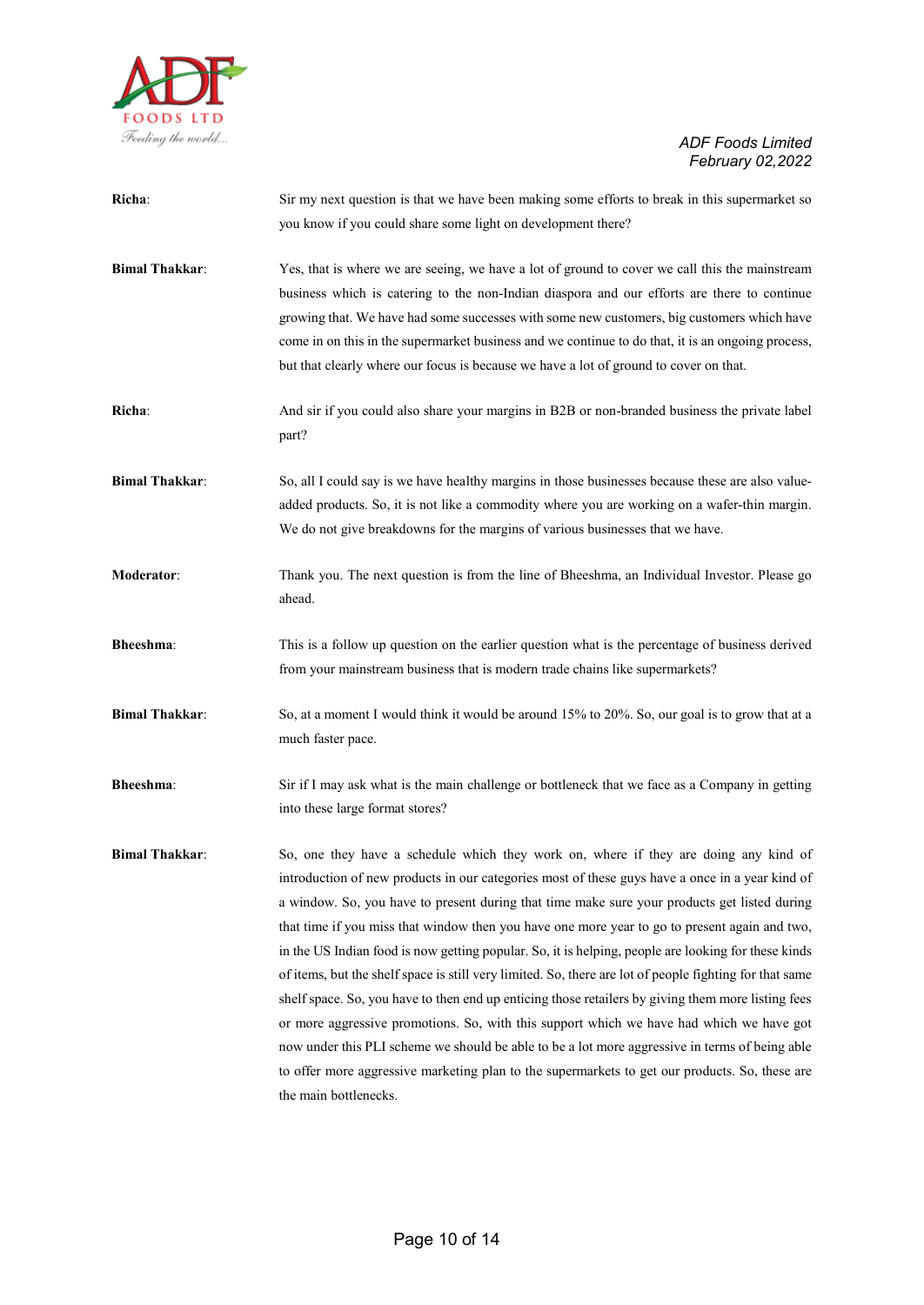

| Bheeshma:             | So, as far as this once in a year opportunity is concerned what exactly I mean do you they give<br>you a brief earlier so that you can then design, what is the turnaround time that is given to ask<br>to present?                                                                                                                                                                                                                                                                                                                                                                                                                                                                                                                                                                                                                                                                                                     |
|-----------------------|-------------------------------------------------------------------------------------------------------------------------------------------------------------------------------------------------------------------------------------------------------------------------------------------------------------------------------------------------------------------------------------------------------------------------------------------------------------------------------------------------------------------------------------------------------------------------------------------------------------------------------------------------------------------------------------------------------------------------------------------------------------------------------------------------------------------------------------------------------------------------------------------------------------------------|
| <b>Bimal Thakkar:</b> | So, normally you get one month, or two months heads up on presenting so that is how it normally<br>works. In COVID times people have not been able to have our sales guys have not been able to<br>have face-to-face meetings with the buyer. So, presenting new products without actually having<br>to be able to get them to taste it for us to be able to show it to them that has also been a challenge<br>during these two years, but now with things opening up we hope we will be able to be a lot more<br>in front of them and have a lot more success in getting more products.                                                                                                                                                                                                                                                                                                                                |
| <b>Bheeshma:</b>      | And as far as the success ratio is concerned is there any thumb rule or is there any kind of number<br>that you can put?                                                                                                                                                                                                                                                                                                                                                                                                                                                                                                                                                                                                                                                                                                                                                                                                |
| <b>Bimal Thakkar:</b> | There is no kind of thumb rule in that sense, but I mean we have had recently one of our products<br>which got listed in one of the Canadian supermarkets and that product did very well for us. So,<br>there is no thumb rule unfortunately.                                                                                                                                                                                                                                                                                                                                                                                                                                                                                                                                                                                                                                                                           |
| <b>Bheeshma:</b>      | The last question is on the QSR side, what is the percentage of business that we get from the<br>QSR side?                                                                                                                                                                                                                                                                                                                                                                                                                                                                                                                                                                                                                                                                                                                                                                                                              |
| <b>Bimal Thakkar:</b> | We are now going to focus on supplying, most of our business is B2C at the moment. We have<br>some amount of business which goes to the restaurants which we call the food service or the<br>Horeca. QSR is another vertical within that. So, we are now focusing on tapping the QSR's so<br>the likes of Barbeque Nation here in India, there is another aggregator called Kitopi which is<br>there in the Middle East and similarly you have companies like that in the US. So, we are now<br>making focused effort to cater to the whole QSR thing and creating products which can work<br>for them because that whole category is growing very fast. So, we want to be part of it, we have<br>the infrastructure at the backend for it, we just need to modify a few things in terms of the<br>packing size etc. So, we are doing there and that will be a new vertical which we will focus on<br>and try and grow. |
| Moderator:            | We take the next question from the line of Saurabh Shashikant Trivedi an Individual Investor.<br>Please go ahead.                                                                                                                                                                                                                                                                                                                                                                                                                                                                                                                                                                                                                                                                                                                                                                                                       |
| Saurabh S. Trivedi:   | I have a question on freight cost is here to stay and looking more eagerly towards demand and<br>all, so are we planning with Indian government or any government throughout the world that<br>they pressurize this by people to reduce their cost?                                                                                                                                                                                                                                                                                                                                                                                                                                                                                                                                                                                                                                                                     |
| <b>Bimal Thakkar:</b> | I mean I am hoping they do we have been discussing with various authorities like the CII and<br>the FICCI I think it is affecting all the countries. So, I mean just a few days back there was<br>something in the news where even the US President is trying to prevail upon these companies                                                                                                                                                                                                                                                                                                                                                                                                                                                                                                                                                                                                                           |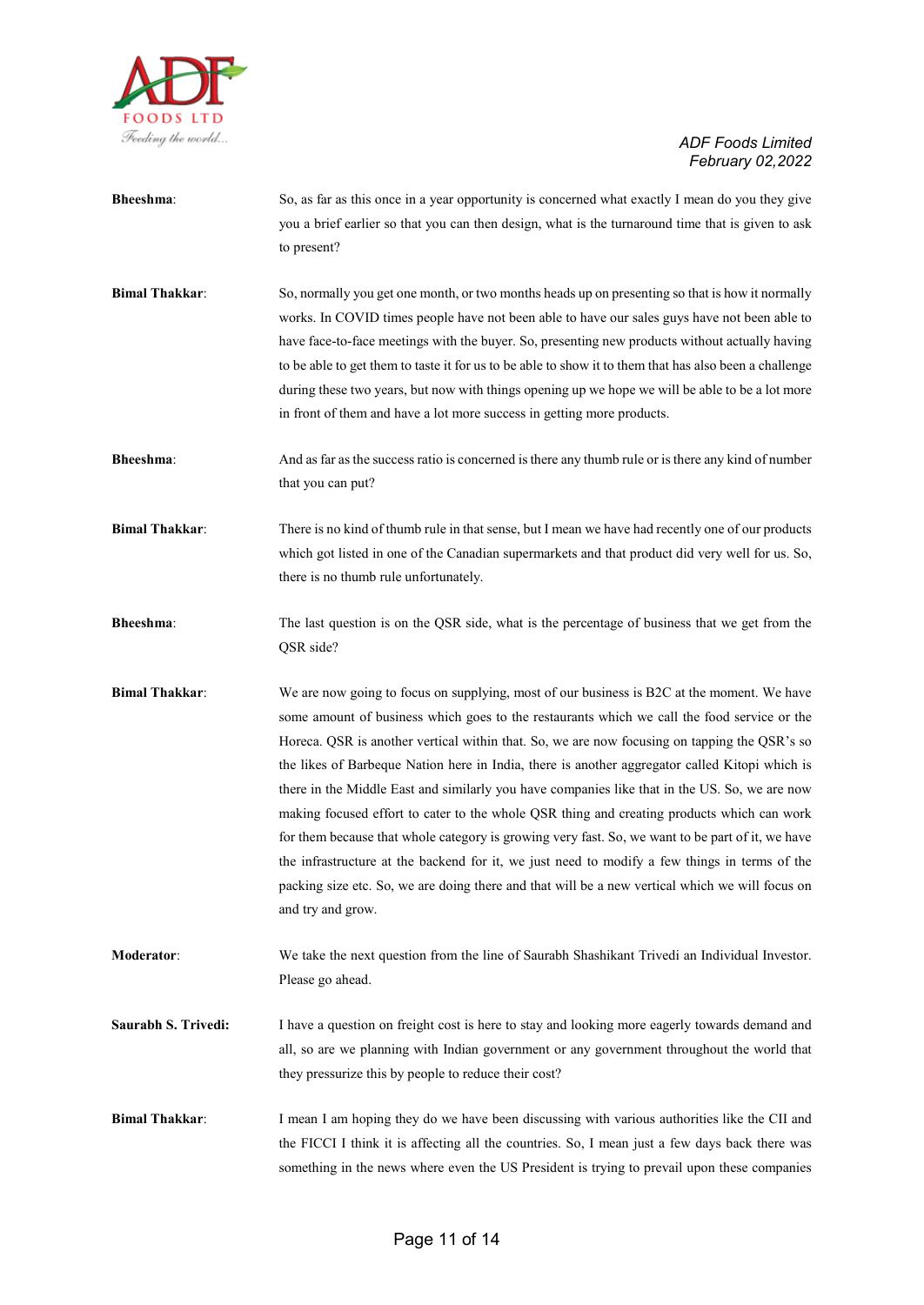

because that is one of the other reasons what is driving inflation as well worldwide. So, I hope there is a concerted effort by all the various countries to try and get this under control because it is affecting the whole world.

**Saurabh S. Trivedi:** And sir if nothing happens are we okay with increasing cost of our products?

**Bimal Thakkar:** We have done that already right I mean if you can imagine from 7% to 19% if my cost has gone up and yet I have been able to maintain our margins it has been because some price increase has happened, better product mix has happened, better efficiencies at our end. So, it is a constant thing which we will continue to do.

**Moderator**: Thank you. The next question is from the line of Ravi Naredi from Naredi Investments. Please go ahead.

**Ravi Naredi:** Sir how much top line may we get by this 50 crores to 70 crores CAPEX which you have mentioned in earlier question?

**Bimal Thakkar:** So, we normally we look at a 2.5x to the investment which we make in CAPEX. So, the 50 crores should be able to get us to about 125 -130 crores top line.

**Ravi Naredi:** And for this 62 crore PLI incentive how much CAPEX we need to do?

**Bimal Thakkar:** We do not have to do any CAPEX this is on marketing support.

**Moderator:** Thank you. The next question is from the line of Faisal Hawa from H. G. Hawa & Company. Please go ahead.

- **Faisal Hawa**: Sir a lot of these cloud kitchen are also now coming in and a lot of self-entrepreneurship-based businesses are able to now sell by Swiggy, Zomato and this is the worldwide phenomenon now and this is lot of social commerce could come in, so are we actually placing ourselves in this phase by actually either advertising on social media or making ourselves more aware with other stores whatever products are?
- **Bimal Thakkar:** No so as I mentioned earlier, we are now making a focused effort to cater to these QSR/cloud kitchen people. So, we are approaching all the big guys even in India where we had initiated dialogue.
- **Faisal Hawa:** I am sorry you got my question wrong I am talking B2C2B where you sell to the selfentrepreneur who manages the cloud kitchen and then in turn sales to the consumer again, they would not be actually QSR you know they would be like?
- **Bimal Thakkar:** So, a lot of these cloud kitchens are actually buying out the QSR brands and producing. So, they have a front end, and they have the cloud kitchen as well. So, take your Rebel Foods and all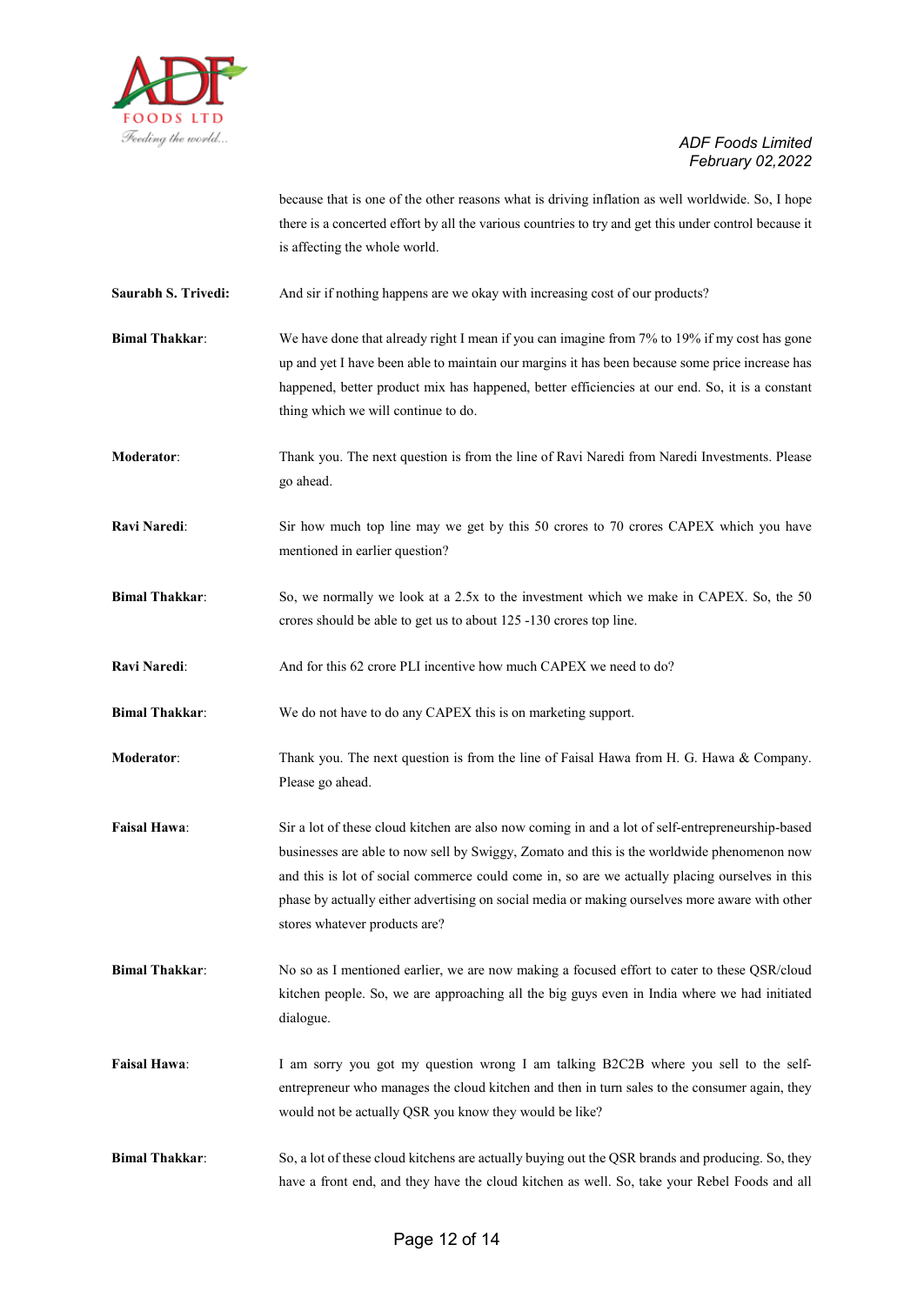

these guys they have been buying out a lot of these QSR brands. They started off this cloud kitchen and then started buying of the QSR brands. So, we are talking to all these big aggregators to see how we can help in being part of their supply chains.

- Faisal Hawa: So, we are making some big efforts?
- **Bimal Thakkar**: Yes, we are making a focused approach and going to have a separate vertical, a separate person manage this business for us because we have the backend infrastructure already in place and like you correctly said that whole industry is growing very fast, so we want to be that part of that whole supply chain in there. So, we are making a very concerted effort.

**Faisal Hawa:** Early mover will be close out to lot of other people who could come in later because generally our execution always been perfect?

- **Bimal Thakkar:** No, we have already initiated that it has been since a last couple of months, and we hope to at least tie up with one of them very soon. So, we are at that stage right now where we are giving samples, working on some products for them. So, that is going on and we clearly see that as a good opportunity.
- **Moderator**: Thank you. The next question is from the line of Richa from EquityMaster.com. Please go ahead.
- **Richa**: Sir my question is on the Greenfield expansion of 10,000 odd MT this entire facility is likely to commence production from the beginning of FY24 am I correct?
- **Devang Gandhi:** No, it has been two phases the first phase will commence within 18 months and based on that we will add the additional pace.
- **Richa:** I mean is there any breakup like what kind of actual capacity will come in first phase versus second phase?
- **Devang Gandhi**: So, we can give you an estimate and we have about frozen capacity would be added would be about within the range of 5,000 tons approximately.
- **Richa**: And sir what kind of time period is required for this to achieve optimum utilization, is this doable in the first year?
- **Devang Gandhi:** So, normally we would take it up in stages of about 3 months to 6 months for which we attain full capacity that is about 70% to 80% optimum.
- **Moderator**: Thank you. As there are no further questions from the participants, I would now like to hand the conference over to Mr. Das for closing comments.